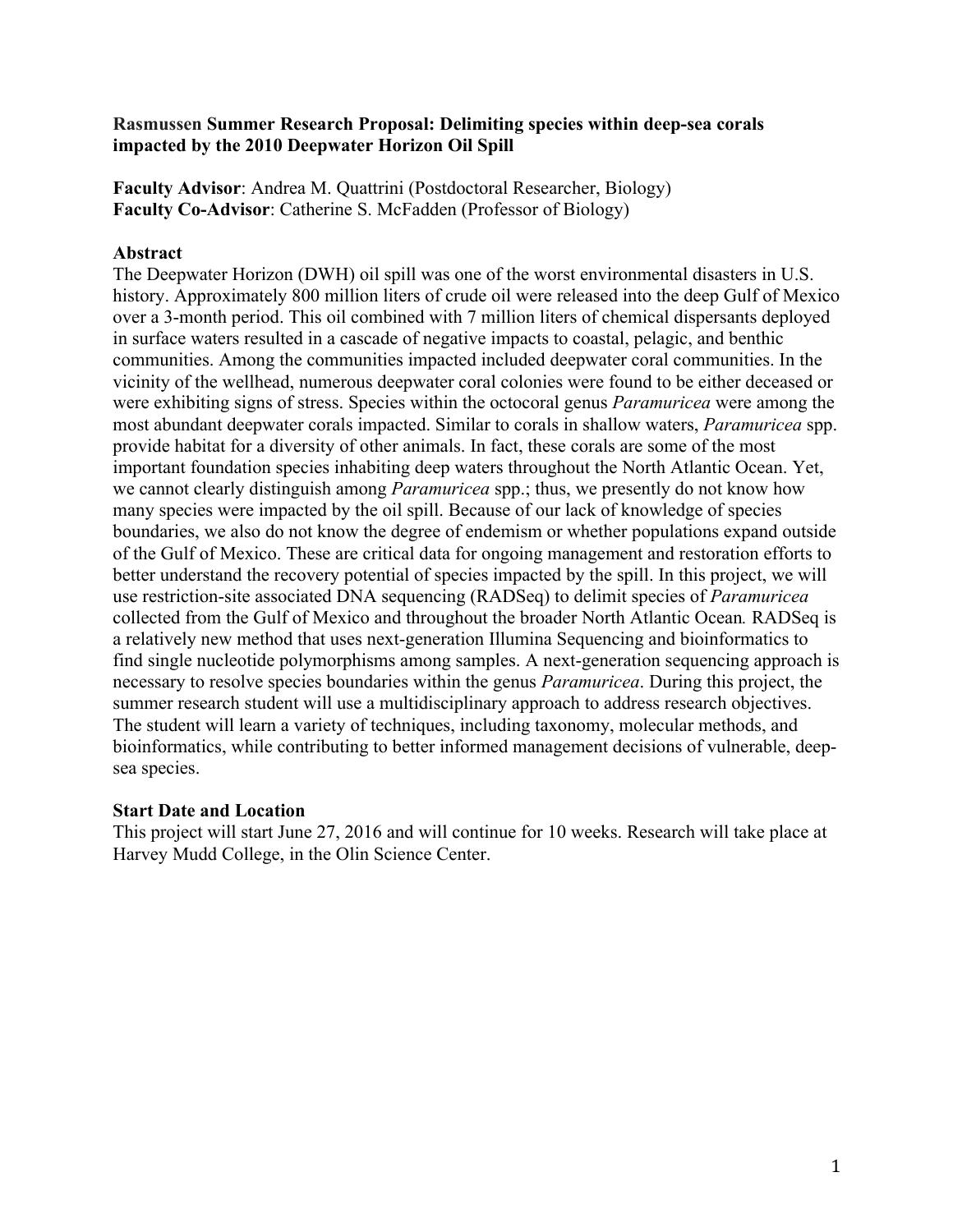#### **Proposed Research**

#### *Significance and Rationale*

On April 20 2010, the Macondo wellhead and Deepwater Horizon (DWH) oil rig exploded in the Gulf of Mexico (GoM), causing a substantial amount of oil to be released in the deep sea. Since that catastrophic event, numerous research efforts have amassed to understand the oil spill's effects on benthic, midwater, surface, and coastal communities. Through these efforts, numerous questions have arisen as to the long-term effects of the DWH oil spill on deep benthic communities. These effects, however, are difficult to quantify, as it remains a particular challenge to study organisms at depth. Because the deep sea remains poorly explored worldwide, we still know very little about deep-sea communities in general. In fact, basic biological and ecological data (e.g., reproductive mode, distribution) are unknown for the majority of species. Although the area in the vicinity of the DWH well-head is now one of the best surveyed areas of the deep seafloor in the world, there has yet to be a complete account of how many (and what) species were negatively impacted because currently available data are insufficient to accurately delimit species in some taxonomic groups. To better understand the recovery potential of species impacted by the DWH oil spill, it is essential to determine what species were impacted. **In this project we will use a genomic approach to delimit species within an enigmatic genus of deep-sea coral that was negatively affected by the DWH incident.** 

Deepwater octocorals were among the benthic species most negatively impacted by the

DWH oil spill. The DWH oil spill caused substantial damage to deepwater corals at a site in 1370 m depth, 11 km southwest of the spill site (White et al. 2012). Many coral colonies, primarily within the octocoral genus *Paramuricea*, were found to be either dead or partially deceased. The majority (86%) of colonies exhibited signs of stress that included excessive mucus production, retracted polyps, and sloughing tissue. Since the initial discovery of damaged corals in 2010, negative impacts to additional deepwater coral communities dominated by *Paramuricea* were found at distances up to 30 km away from the wellhead (Fisher et al. 2014). Similar to other corals in the deep sea, *Paramuricea* spp. are foundation species, supporting a diversity of fishes and other invertebrates. Population dynamic studies of *Paramuricea* spp. within the northern GoM have



Figure 1. *Paramuricea* colonies covered in brown floc fingerprinted with Macondo Oil. Bare skeleton without living tissue demonstrates recent impacts.

revealed that individuals can have extreme longevities (500 years old) and communities are recruitment limited (Doughy et al. 2014, Prouty et al. 2015). Thus, loss of these foundation species would not only cause a collapse in ecosystem functioning, it could take decades to recover due to extreme longevities and slow growth rates. Understanding whether populations in the GoM can recover from the DWH oil spill requires documenting the degree and direction of gene flow among populations. Additionally, it is critical to determine whether species are endemic to the GoM or whether they have distributions that extend into other regions. The level of genetic connectivity among *Paramuricea* populations cannot be determined accurately without a better estimate of species boundaries.

Species boundaries within the genus *Paramuricea* have particularly been difficult to delimit because species definitions have been traditionally based on subtle differences in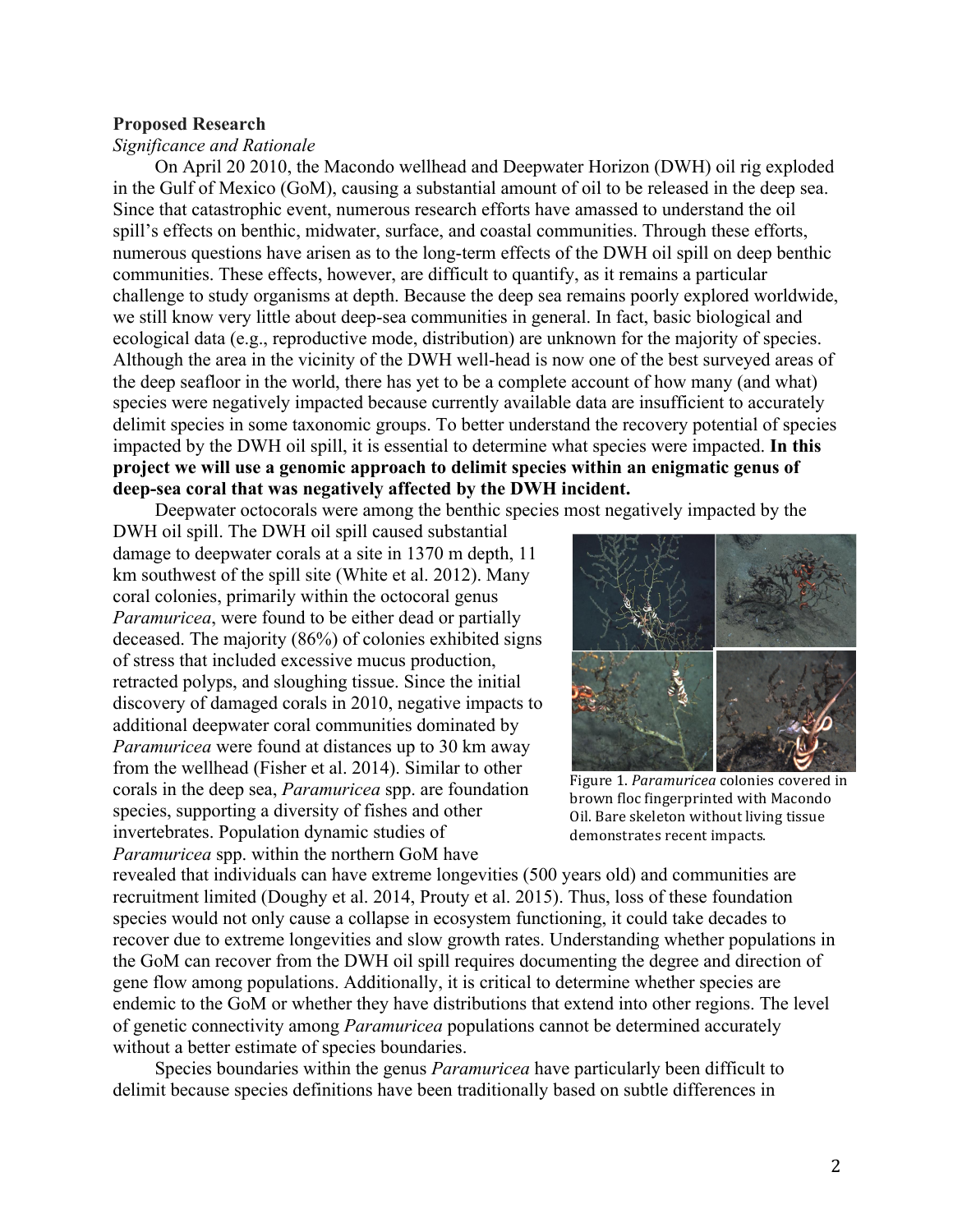morphology (Grasshoff et al. 1977) that are not always obvious. In addition, low genetic divergences (< 0.5% p-distance) at mitochondrial and nuclear rDNA genes exist among these putative species (Doughty et al. 2014), making it difficult to define species using these common genetic markers. The lack of clear species boundaries in *Paramuricea* and other numerous octocoral genera may be a consequence of insufficient molecular data due to the small number of currently available molecular markers and/or lack of clear, diagnostic morphological characters in species taxonomy (McFadden et al. 2010, 2011). Delimiting species boundaries using conventional DNA barcodes (e.g., mtCOI) has been challenging due to slow mitochondrial evolutionary rates (Shearer et al. 2002) and morphological plasticity (Todd 2008, Paz-Garcia et al. 2015). Recent experiments have even shown how environmental conditions can cause an individual to change its morphology to that of another "species" (Paz-Garcia et al. 2015), demonstrating that coral identification based on morphology alone can be misleading.

Phylogenomic methods can help overcome these methodological limitations. One such phylogenomic approach is restriction site associated DNA sequencing (RADSeq). RADSeq entails enzymatic fragmentation of genomic DNA followed by Illumina sequencing of tagged fragments, enabling 100s to 1000s of molecular markers to be generated (Baird et al. 2008). RADSeq has proven particularly useful at resolving recently diverged species across the tree of life, including deep-sea octocorals (Pante et al. 2015, Herrera & Shank in review). In this project, we will use RADSeq coupled with computational approaches to clarify species boundaries in the genus *Paramuricea.* Specifically, we will address whether the current morphologically defined species of *Paramuricea* represent distinct, separately evolving lineages. *Paramuricea* samples previously collected in the GoM as well as other areas of the North Atlantic will be incorporated into analyses. Expanding the focus to include putative species inhabiting other regions is essential to understand species' distributions. Our results can be used by managers to help establish protection measures of deepwater corals in the GoM. Results will also be of interest to numerous coral biologists, as our approach can be applied to other taxonomic groups; thus our efforts will help to unravel the perplexities of octocoral taxonomy.

#### *Methods*

The summer research student will extract genomic DNA from species  $(\sim 16$  putative species, 48 total individuals) previously collected in the GoM, off Canada, and off Ireland. S/he will conduct gel electrophoresis to determine quality of DNA, and measure quantity and quality of DNA using a NanoDrop© spectrophotometer and a Qubit© fluorometer. S/he will also use standard DNA barcodes (mtMutS, mtCOI, n28S rDNA) to amplify specimens at three gene regions (following protocols) in order to compare these results to RADSeq data. DNA will be sent to Floragenex, Inc (Portland, OR) for library preparation, where it will be sheared using the *Pst*I enzyme and ligated with adaptors and barcodes. The libraries will be sent to the University of Oregon for sequencing on an Illumina Hi-Seq 3000. After reads are delivered (approx. 3 weeks), the summer student will learn how to de-multiplex the reads, cluster the reads, and find single nucleotide polymorphisms among individuals using the programs STACKS (Catchen et al. 2013) and PyRad (Eaton 2014). Loci containing SNPs will be analyzed using RaxML (Stamatakis 2006) to construct a phylogenetic tree, and Bayesian methods (Yang and Rannala 2010) will be employed to delimit putative species of *Paramuricea.* The student will work closely with A. Quattrini to learn all steps of the bioinformatic pipeline.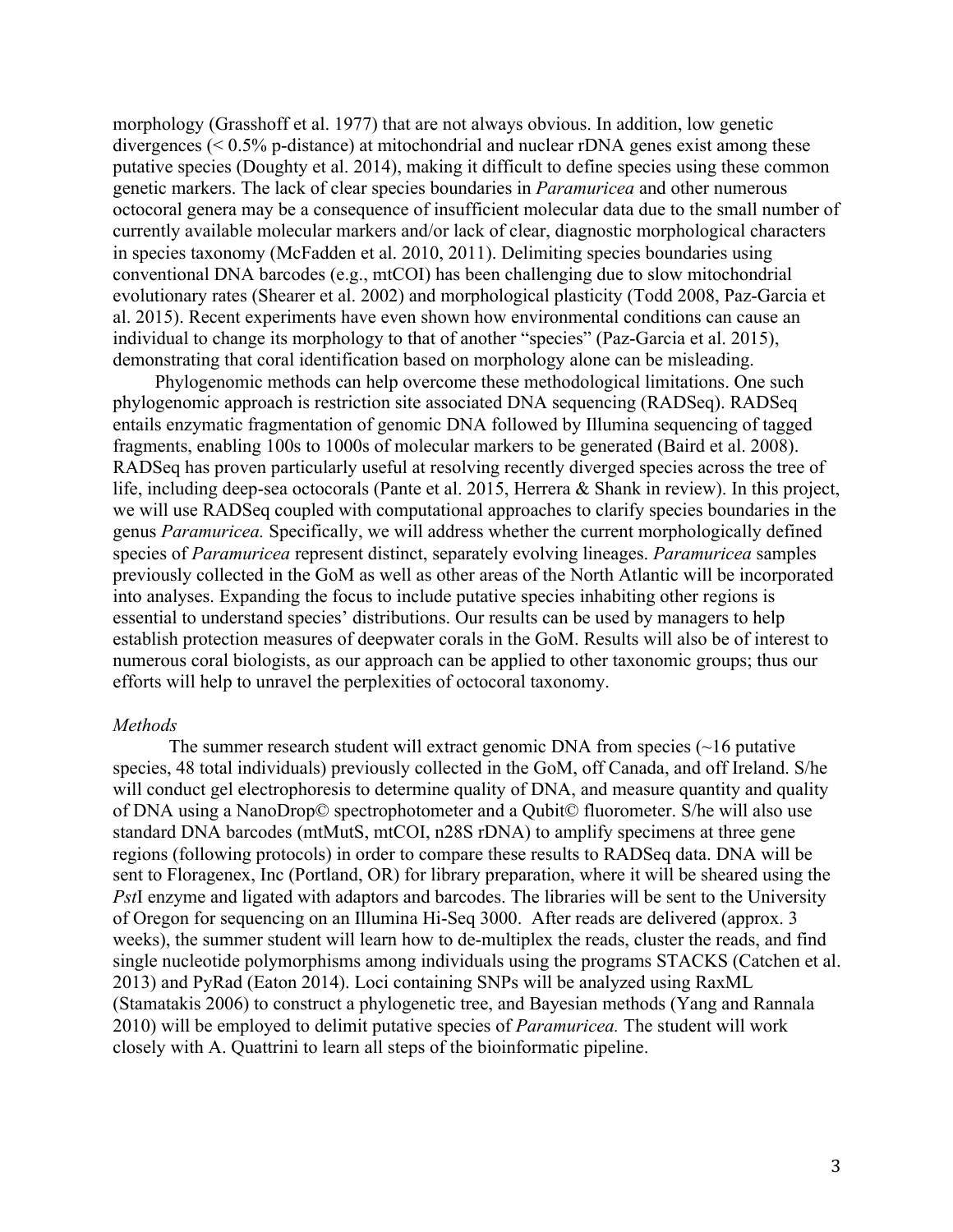### **Significance of the Project for Environmental Quality**

Deep-ocean resources are under increasing threats from anthropogenic stressors. The negative impacts of the DWH oil spill on deepwater coral communities in the Gulf of Mexico is only one example of how human activities can negatively impact organisms in the largest environment on earth. With the additional potential for fishing and mining activities expanding into deep waters, ocean acidification affecting deep-sea corals, and global warming altering food supply to the deep ocean (Ramirez-Llodra et al. 2011), it is clear that human impacts could have detrimental effects on ecosystem function in the deep sea. *Paramuricea* spp. have also been severely affected by additional anthropogenic stressors that extend beyond the DWH; for example, destructive fishing and high temperatures have caused mass mortality events in the Mediterranean Sea (Linares et al. 2005). It is therefore a critical time to understand how and where changing ocean conditions will impact deep-sea biodiversity and how deep-sea organisms respond to and potentially recover from environmental changes. Resiliency from stress depends on several factors, including the amount of genetic diversity within a population and the level of migration (or connectivity) among populations. Yet, these attributes are unknown for the majority of deep-sea species. Defining species and species distributions are critical steps for estimating biodiversity and assessing connectivity. Thus, this project will aid conservation and mitigation efforts in the GoM and in other regions throughout the North Atlantic Ocean.

### **Educational Value**

The student researcher will gain valuable experience in a variety of ecological and evolutionary methods, providing a foundation upon which to cultivate her/his interests in particular topics. The student will use a multi-disciplinary approach to address research objectives in this proposal and will be trained in molecular methods (i.e., DNA extraction, PCR amplification, Gel Electrophoresis), taxonomy, phylogenetic analyses, and bioinformatics. Because the student will learn both relatively new methods and conventional practices, this summer research experience will provide the student a solid background to increase his/her skillset, which can be transferred to other fields beyond ecology and evolution (i.e., cellular and molecular biology, computational biology). Although the library preparation for RadSeq will be outsourced (see budget), the student will prepare the DNA for sequencing and will computationally process the millions of reads generated from the Illumina sequencer. As the fields of bioinformatics and computational biology are in high-demand, gaining these skills while at HMC will increase the competitiveness of the student when applying to graduate programs or other positions after graduation. Finally, the student will have opportunities to improve upon his/her communication skills through journal club meetings in the McFadden lab and through presentation of research at the end of the 10 weeks. Although no student has yet been chosen for this project, we have several HMC students who have expressed interest.

#### **Feasibility**

The project start date is set for June 27 2016, as both advisors will be conducting field research until then. Both co-advisors will be available to the student throughout the rest of the summer and have extensive experience in all above-mentioned methods. Two to three weeks will be allotted to extract and prepare the DNA for sequencing. When the DNA is sent to Floragenex for library preparation and sequencing, the student will focus on PCR amplification of additional molecular barcodes (3-4 weeks). After the sequencing reads have been received, s/he will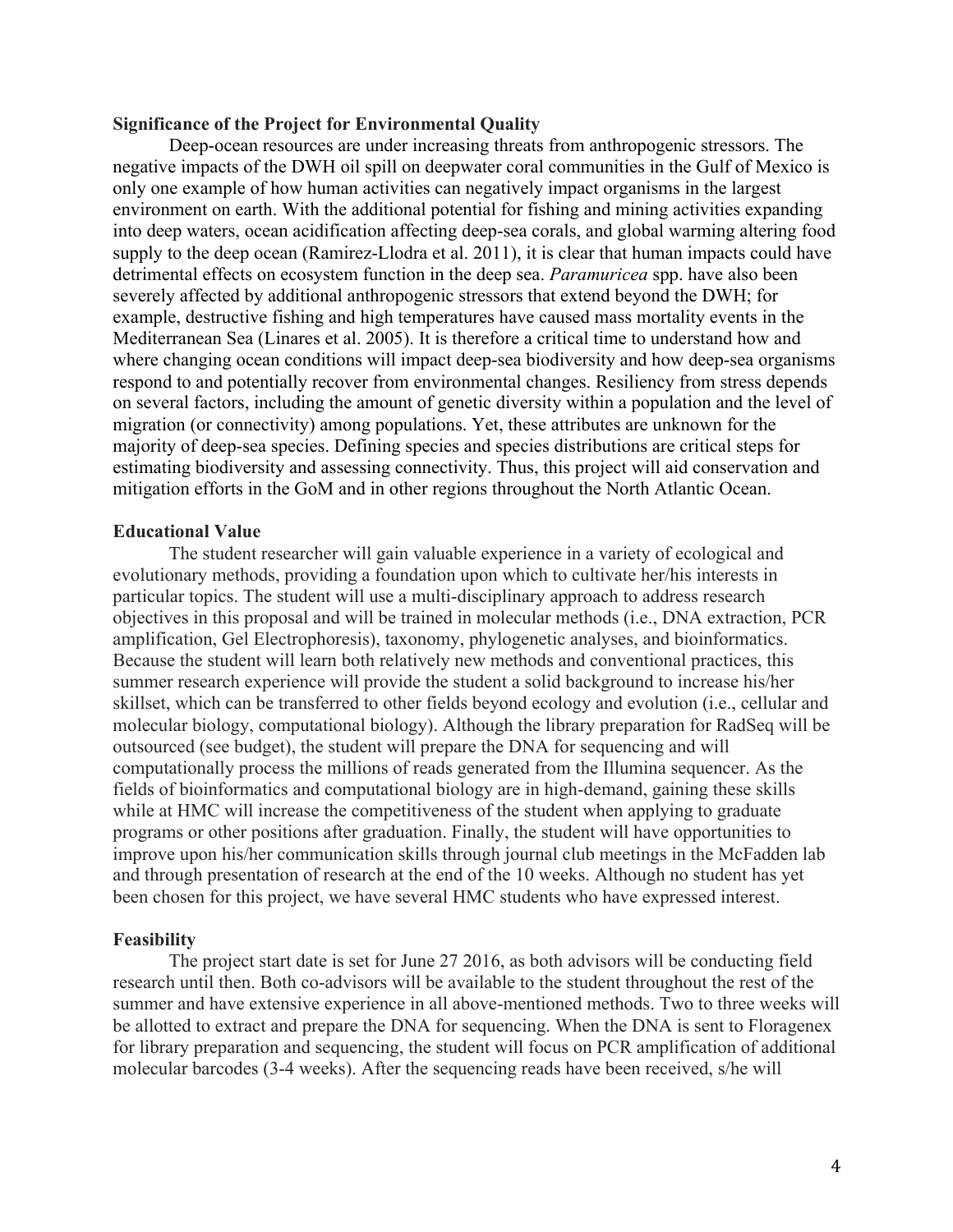conduct bioinformatic analyses in the remaining 3-4 weeks of the project. During this time, the summer student will also generate a poster of his/her results.

The McFadden lab has all necessary equipment to conduct DNA extraction and PCR amplification. The HMC server has sufficient computing power and currently contains all of the necessary software programs to run the bioinformatic analyses. We have successfully completed the bioinformatic pipeline and generated a RADSeq dataset for a related group of octocorals.

## **Budget and Justification**

We request a total of **\$4,880** to be used for RADseq library preparation and sequencing. The estimated total for RADSeq analysis is \$7,880 [48 samples  $\omega$ , \$110 per sample = \$5,280; Library QC and management =  $$400; 1$  lane Illumina sequencing =  $$2,200$ ]. We have already received funds from HMC's HHMI SURP to support the student's summer stipend (\$5,000 + benefits) and to cover a portion of the cost of RADSeq (\$3,000). Fixed costs for library preparation and sequencing mean that 48 samples is the minimum number that is economically feasible to process and sequence at one time. Reducing the number of samples therefore will not reduce total cost, so in the absence of additional funding we will be unable to undertake this project.

# **References**

Baird, N.A., Etter, P.D., Atwood, T.S., Currey, M.C., Shiver, A.L., Lewis, Z.A., Selker, E.U., Cresko, W.A. and Johnson, E.A., 2008. Rapid SNP discovery and genetic mapping using sequenced RAD markers. *PloS one*, *3*(10), p.e3376.

Catchen, J.M., Amores, A., Hohenlohe, P., Cresko, W. and Postlethwait, J.H., 2011. Stacks: building and genotyping loci de novo from short-read sequences. *G3: Genes, Genomes, Genetics*, *1*(3), pp.171-182.

Doughty, C.L., Quattrini, A.M. and Cordes, E.E., 2014. Insights into the population dynamics of the deep-sea coral genus Paramuricea in the Gulf of Mexico. *Deep Sea Research Part II: Topical Studies in Oceanography*, *99*, pp.71-82.

Eaton, D.A., 2014. PyRAD: assembly of de novo RADseq loci for phylogenetic analyses. *Bioinformatics*, p.btu121.

Fisher, C.R., Hsing, P.Y., Kaiser, C.L., Yoerger, D.R., Roberts, H.H., Shedd, W.W., Cordes, E.E., Shank, T.M., Berlet, S.P., Saunders, M.G. and Larcom, E.A., 2014. Footprint of Deepwater Horizon blowout impact to deep-water coral communities. *Proceedings of the National Academy of Sciences*,*111*(32), pp.11744-11749.

Grasshoff M. 1977. Die gorgonarien des östlichen Nordatlantik und des Mittelmeeres III.Die familie Paramuriceidae (Cnidaria, Anthozoa). "Meteor" Forschungs-Ergebnisse D27, 5–76.

Herrera, S. and Shank, T.M., 2015. RAD sequencing enables unprecedented phylogenetic resolution and objective species delimitation in recalcitrant divergent taxa. *bioRxiv*, p.019745.